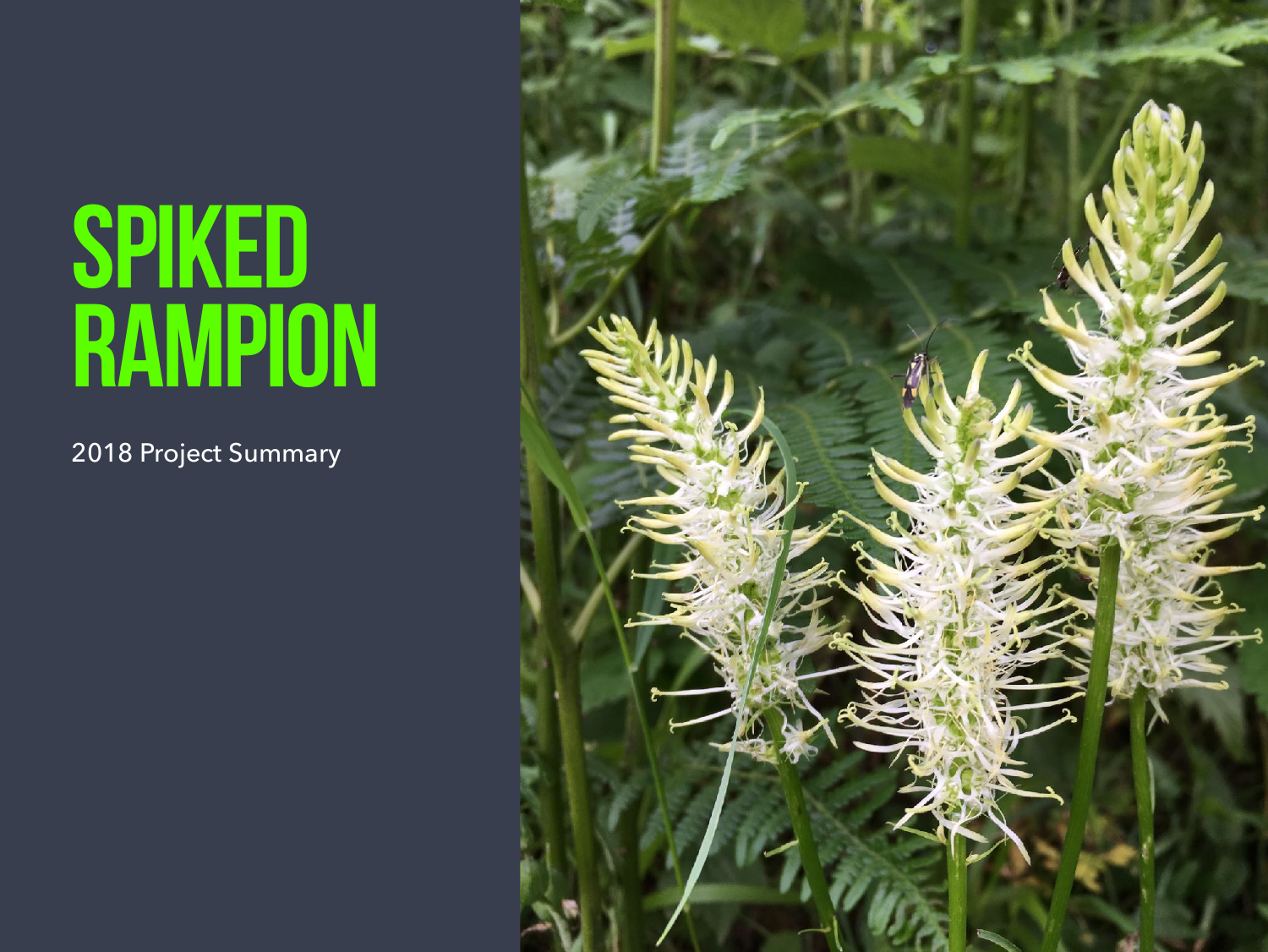## **Site Summaries**

| <b>Site name</b>                                         |                                                                                                                                                                                                                                                                                                                                                                                                                                                                                                                                                                                                                                                                                                                                                                                                                                                                                                                                                                                                                                                          |  |  |  |  |  |
|----------------------------------------------------------|----------------------------------------------------------------------------------------------------------------------------------------------------------------------------------------------------------------------------------------------------------------------------------------------------------------------------------------------------------------------------------------------------------------------------------------------------------------------------------------------------------------------------------------------------------------------------------------------------------------------------------------------------------------------------------------------------------------------------------------------------------------------------------------------------------------------------------------------------------------------------------------------------------------------------------------------------------------------------------------------------------------------------------------------------------|--|--|--|--|--|
| <b>Abbots Wood</b>                                       | Walk Central- 1 plant in April, 0 in June; Translocation plots - 0; Lake Glade - 26 (6 flower spikes); Walk North - 15 (3<br>flower spikes eaten).                                                                                                                                                                                                                                                                                                                                                                                                                                                                                                                                                                                                                                                                                                                                                                                                                                                                                                       |  |  |  |  |  |
| <b>Maynards Green; Bottle Shaw</b>                       | One plant decrease, condition still good                                                                                                                                                                                                                                                                                                                                                                                                                                                                                                                                                                                                                                                                                                                                                                                                                                                                                                                                                                                                                 |  |  |  |  |  |
| <b>Dower House Farm</b>                                  | Clearance carried out, which will hopefully result in future inscreae despite drop in this year's count. Advised to fell<br>edge of woodland to reduce shading                                                                                                                                                                                                                                                                                                                                                                                                                                                                                                                                                                                                                                                                                                                                                                                                                                                                                           |  |  |  |  |  |
| <b>Mill Wood, New Sapperton Farm</b>                     | Caged plant intact with ten flowering spikes. No plant found next to coppiced single-poled hornbeam. Plant on<br>other side of gully bank about halfway down present. One flowering spike.                                                                                                                                                                                                                                                                                                                                                                                                                                                                                                                                                                                                                                                                                                                                                                                                                                                               |  |  |  |  |  |
| <b>Riverside road verge (Tinkers</b><br>Lane)            | Very good count this year. Kate to visit and observe bracken regen throughout the year. Photos show that by July<br>Bracken looks at thick as ever, so we should maybe step up our efforts to reduce the cover                                                                                                                                                                                                                                                                                                                                                                                                                                                                                                                                                                                                                                                                                                                                                                                                                                           |  |  |  |  |  |
| <b>Little England Farm; Homegrove</b><br><b>Wood</b>     | 10 plants compared with 14 in 2017 and 24 flowering spikes compared with 34 in 2017. It appears that 3 new<br>recruits are present in the unprotected area.As last year, none of the wild plants found in 2018.None of the plants in<br>the exclosure could be found. No evidence of animals entering.                                                                                                                                                                                                                                                                                                                                                                                                                                                                                                                                                                                                                                                                                                                                                   |  |  |  |  |  |
| <b>St Dunstans Farm</b>                                  | Bramble cut back on 10 Dec 2018 throughout exclosure area and piled in lower left corner, and leaves raked from main slope etc to<br>expose bare soil to encourage spring germination (see related notes below)*. A visit to the exclosure by the owner David Hobden a<br>month later (13 June), revealed the gate appeared to have been forced open (top part of frame had rotted at its fixings) and no flowering<br>spikes (or plants, though the bramble had grown higher) were evident. David felt that either deer had got in (and out again) or a human<br>with mal intent. Rampant slugs could be another possibility.<br>*Seed collected in 2017 and sown in pots at home the same autumn appeared as plentiful seedlings from early April 2018 (after cold<br>spring), thus confirming the viability of seed produced by this small group of plants. These soon developed into small plants (see photo)<br>below) with growth ceasing in the mid- summer, before new leaves emerged in autumn after rain. After dying back for the winter, new |  |  |  |  |  |
|                                                          | leaves emerged once again in late Feb (2019).                                                                                                                                                                                                                                                                                                                                                                                                                                                                                                                                                                                                                                                                                                                                                                                                                                                                                                                                                                                                            |  |  |  |  |  |
| <b>Rushlake Green; Millpond Wood</b><br>& private garden | Strong population still holding itself well                                                                                                                                                                                                                                                                                                                                                                                                                                                                                                                                                                                                                                                                                                                                                                                                                                                                                                                                                                                                              |  |  |  |  |  |
| <b>Brown Lane</b>                                        | Group agree good site for re-intro once more plants are ready                                                                                                                                                                                                                                                                                                                                                                                                                                                                                                                                                                                                                                                                                                                                                                                                                                                                                                                                                                                            |  |  |  |  |  |